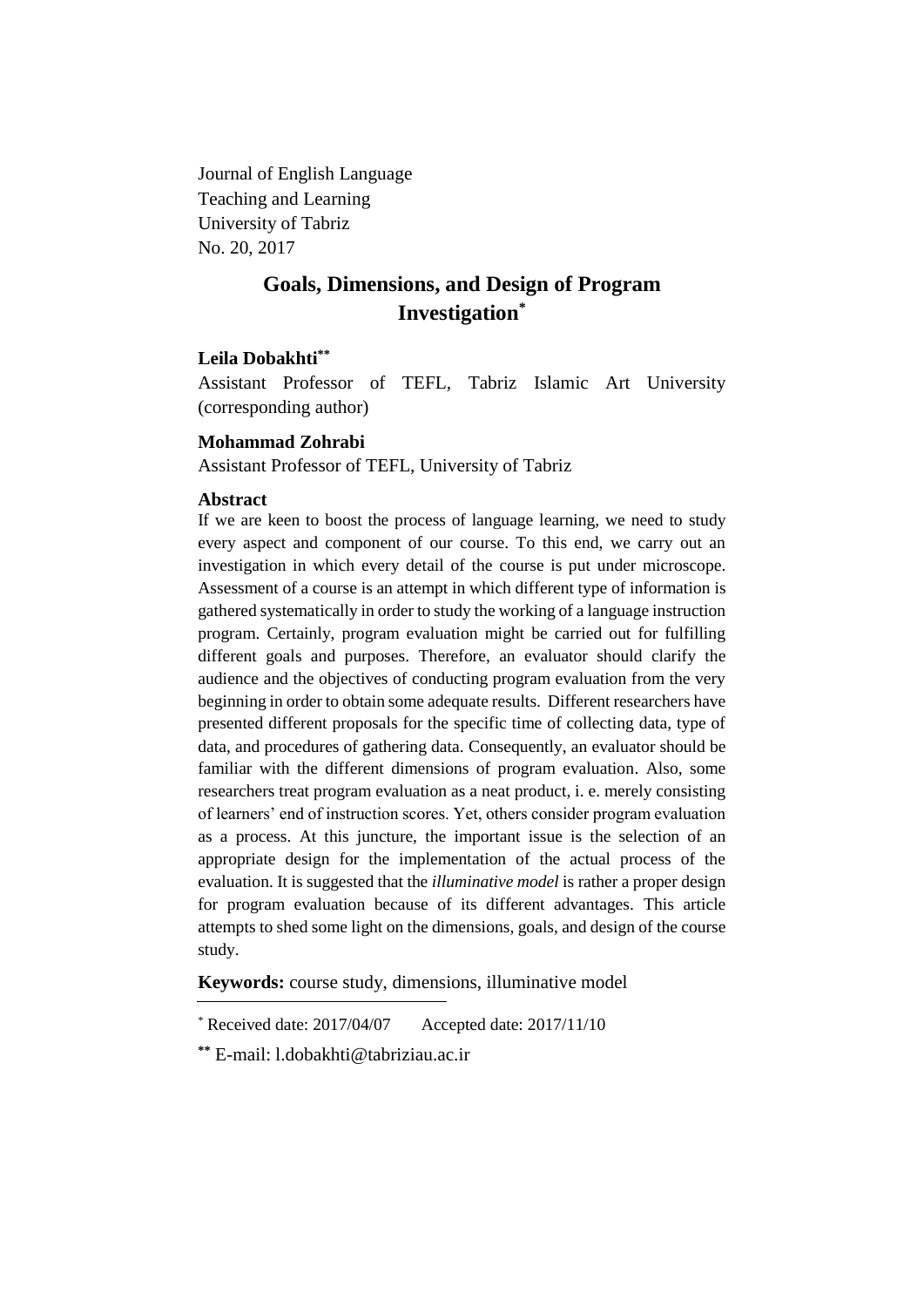#### **Introduction**

To operationalize the process of course evaluation, three important features of a program will be elaborated on. These characteristics include audience and their goals, dimensions, and design. Mainly, the audience and the objectives of the evaluation should be determined prior to the evaluation process. The purpose of the study is very crucial because it determines the dimensions and the design of the study. Also, before embarking on the actual process of conducting the evaluation endeavor, the evaluator should determine the dimensions of his/her research. These dimensions shape the overall frame of the study. On the whole, the design of the study plays a crucial role in the evaluation process. It is the design of the research which determines the type of data collection and analysis.

# **Goals and Audience**

The first stage of an evaluation is very important because it is at this stage which the audiences and their goals of conducting evaluation are determined. In every evaluation there are different audiences with different purposes. To clarify who the audiences are, Lynch (1996, p. 3) raises two key questions: "Who is requesting the evaluation? Who will be affected by the evaluation?" The first question might be put forward by the funding agencies who want to see value for money. These stakeholders want to know whether or not the students' test scores are high enough and satisfactory in order to continue supporting the program financially. The second stakeholder might be the institution itself which may want to see whether or not the program is successful. The second question is related to the students and to some part to the teachers who might be affected by the results of the evaluation. Therefore, the audiences of an evaluation might include funding agencies, educational institutions, administrators, program staff, curriculum developers, parents, teachers, other researchers and evaluators, and students who might be interested in the evaluation results.

In order to determine the goal(s) of an evaluation, Lynch (1996) sets forth two questions: "Why is the evaluation being conducted? What information is being requested and why?" It is clear that different stakeholders have different goals. After the audiences of the evaluation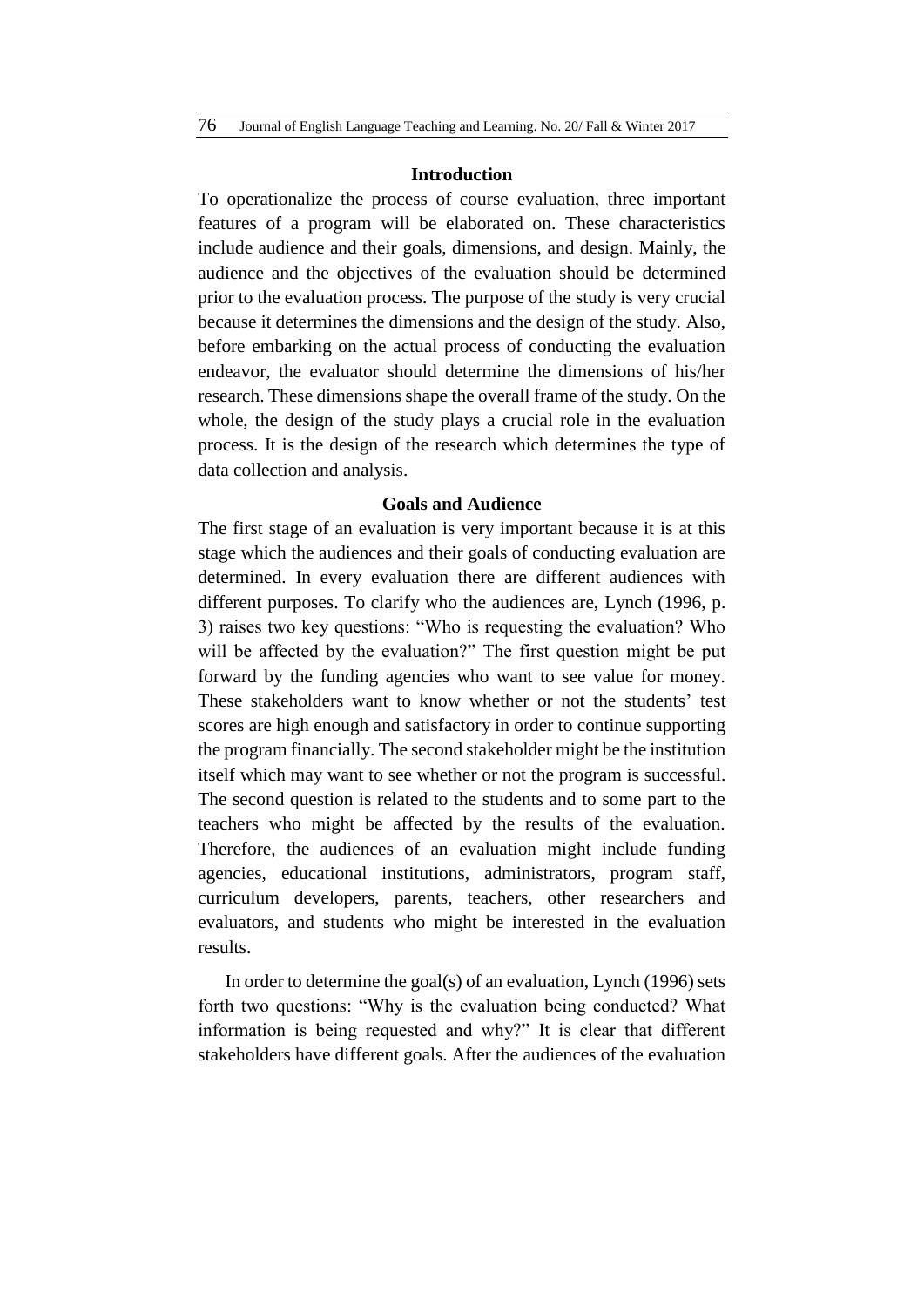have been determined, the evaluator attempts to reach an agreement among them in order to conduct the evaluation. At this point there are various points of view and, of course, expectations. Obviously, the evaluator cannot carry out the evaluation process according to his/her own objectives. As Alderson (1996) points out, every stakeholder has his/her own goals and even these goals are sometimes in conflict with each other. Mainly, the evaluator should clarify the specific audiences and their particular purposes. Therefore, before conducting an evaluation, the evaluator should try to find out answers to these questions: "Why am I doing this research? In whose interests is this research?" (Blaxter *et al.*, 2006, p. 10-13). However, Brown (1989, 1995) considers goals of fulfilling an evaluation from four different points of view. The following section explicates fairly in more elaborate detail Brown's goals of approaching program evaluation.

An evaluation can be approached from different perspectives based on a program's goals and audiences. Generally, there are several factors which influence a choice of one approach over another. Mainly, the key elements which affect our choice include the audience, objectives and goals of the research problem, to name but a few. Therefore, according to a program's particular goals, Brown (1989, p. 224 & 1995, p. 219- 20) offers four approaches to program evaluation. Therefore, any program evaluation might be carried out based on one of the following approaches:

- 1- Goal-attainment and/or product-oriented approaches
- 2- Static-characteristic approaches
- 3- Process-oriented approaches
- 4- Decision-facilitation approaches.

### **Goal-Attainment and/or Product-Oriented Approaches**

The main focus of these approaches is on the goals and objectives of a language instruction program. These approaches intend to investigate whether the overall objectives are or are not achieved. One of the chief advocates of this approach was Tyler (1942). He believed that any program should have specific aims and quantifiable behavioral topics. Therefore, the goals of the program should be measured at the end of the instruction in order to see whether they are or are not attained.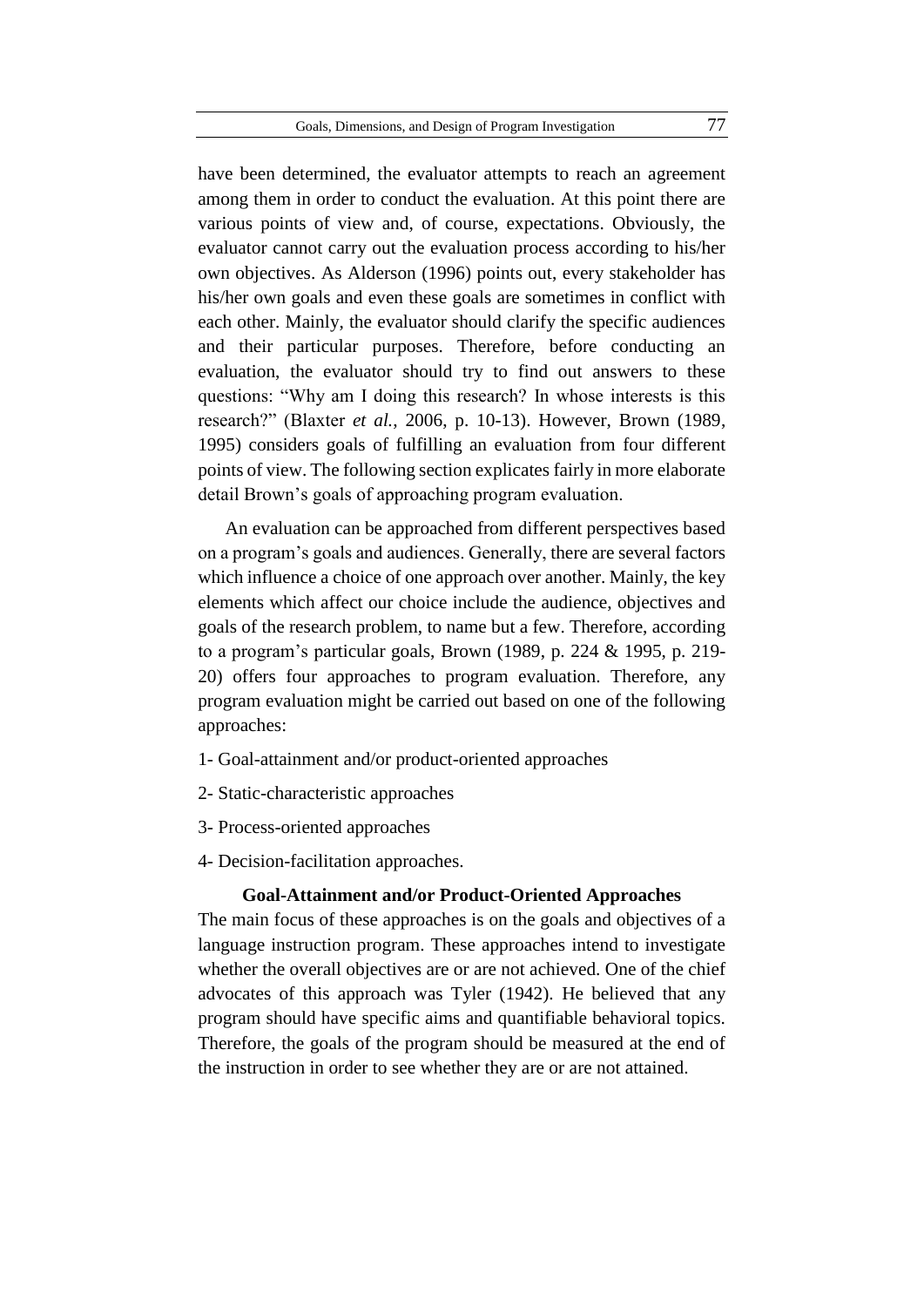In Tyler's approach there is no room for qualitative and/or nonquantifiable information. There is also no consideration being paid to the actual classroom process of language learning and teaching. The main factors in this approach are the measurable products and behaviors. In fact, this approach only assesses the students' attainment of course objectives. Also, the information gathered at the end of the program cannot be fed into the course and has rarely any feedback usefulness. Moreover, there is hardly any data collected on the perceptions' of students, teachers, and administrators. Therefore, product-oriented approaches have relatively many shortcomings which little by little have lost their credibility in the last decades. It can be stated that this approach can hardly be considered as an appropriate way of implementing the program evaluation. This approach is merely testing the students' attainment of course objectives which is usually fulfilled by any language teacher.

#### **Static-Characteristic Approaches**

The second type of approach – static-characteristic approaches – proposed by Brown (1989, 1995) relates to the resources provided by an educational institution to its students and instructors. In this approach an outsider evaluator usually visits the site in order to make a report on the different static characteristics of the physical plant. That is, the evaluator observes and records the number of library books, lab tapes, CDs, learning aids, computers, number of classrooms, number of masters and PhDs among the staff, the ratio of learners to instructors, availability of self-access learning center, number and varieties of scholarly journals, photocopy machines, etc. Therefore, if the so-called institution already holds these resources, it can receive an accreditation.

This type of evaluation has nothing to do with the process of learning and teaching. It deals, in fact, with non-learning and teaching aspects of an institution rather than what is happening inside its classrooms. Although this type of evaluation is always crucial to ensure that the students have access to various necessary resources, it should be complemented with more comprehensive evaluations carried out on the teaching and learning processes. To a large extent, the necessity of these resources cannot and should not be ignored. Every educational institution must provide its students and instructors with enough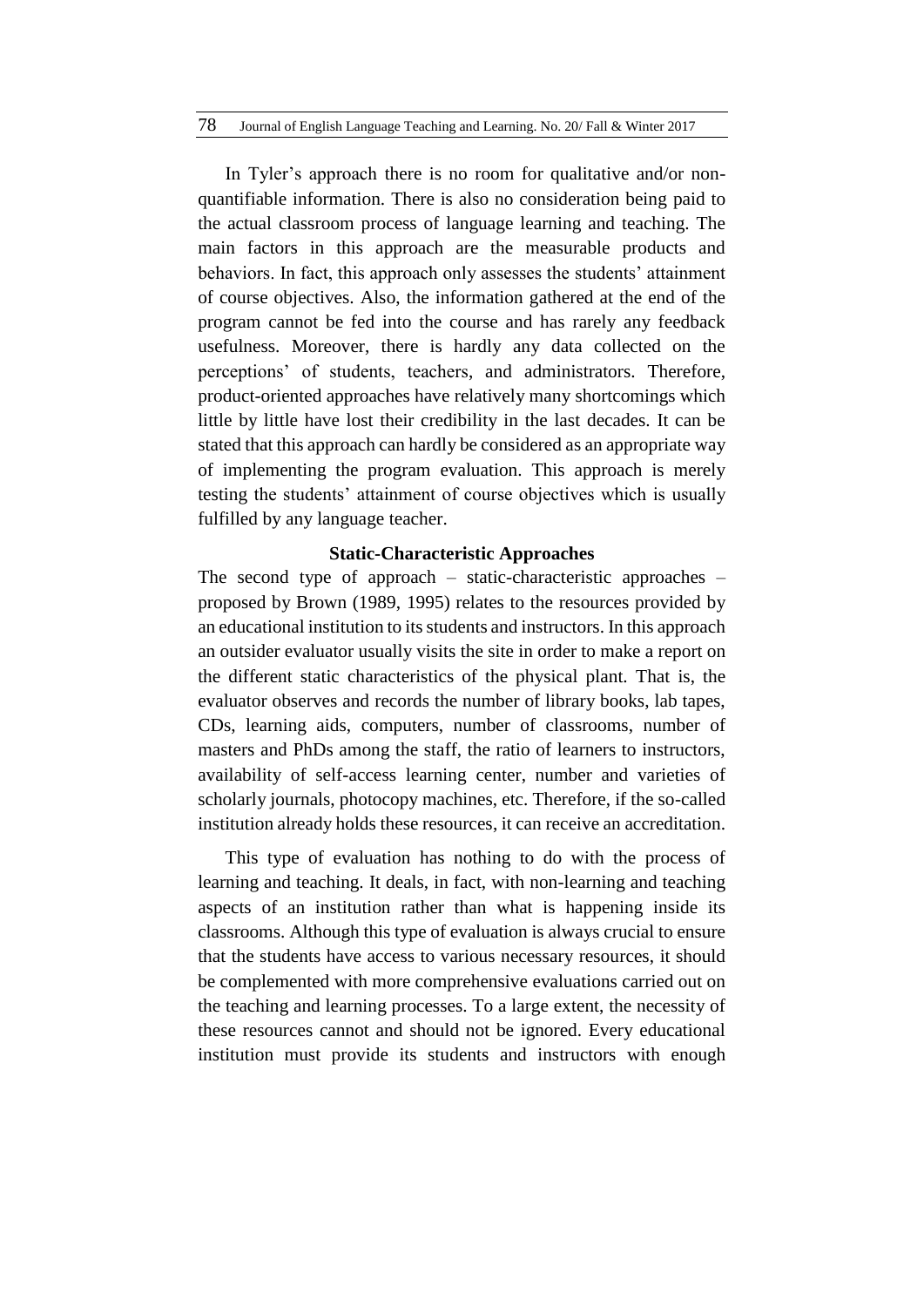journals, books, CDs, tapes, self-access learning center, copy machines, computers, and so on. Obviously, these equipments and means of learning affect the amount and rate of learning substantially. The lack of these resources not only frustrates the teachers but also the students.

## **Process-Oriented Approaches**

The third type of evaluation approaches proposed by Brown (1989, p. 226) is the process-oriented approaches. In this type of evaluation the actual processes of learning and teaching are evaluated. Unlike the static-characteristic approaches which investigate non-teachinglearning, the process-oriented approaches explore what is happening not only inside but also outside the classroom. Here the evaluator makes every effort to examine the components of the curriculum such as materials, testing, needs analysis, teaching activities, and so forth. It is realized that in order to make any necessary modifications and changes in the curriculum, the whole program should be scrutinized. Processoriented experts argue that program evaluation is an ongoing process which cannot be performed at a specific point in time. The information should be gathered from the start of the course in order to provide feedback to its betterment and also to be used for the subsequent similar programs. To this end, observing classroom activities and interviewing students, teachers and administrators can give invaluable information to the evaluator. One of the chief proponents of this approach is Scriven (1967). To this end, Brown (1989) mentions some of Scriven's contributions to this approach. Therefore, drawing on Brown some of Scriven's accomplishments can be summarized as follows:

- the necessity of evaluating the objectives and studying their worth at the same time.
- the importance of investigating the expected objectives and at the same time to be prepared to take into account unexpected results.

## **Decision-Facilitation Approaches**

The last approach suggested by Brown (1989, p. 227 & 1995, p. 219- 20) is concerned with the decision-facilitation approaches. The main purpose of this approach is to gather data and then pass on this information to the decision makers to make any necessary decisions. In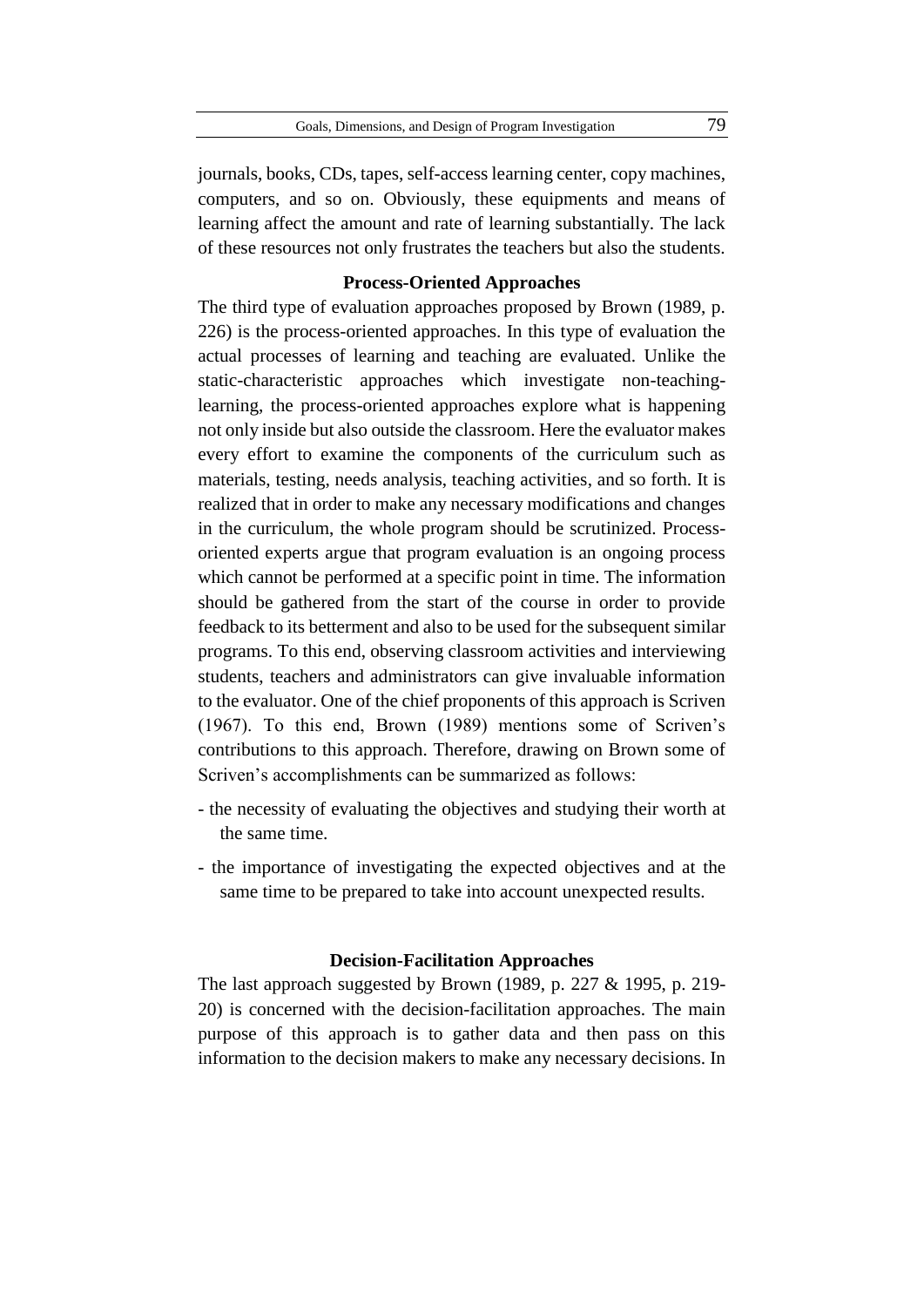this approach the evaluator tries to collect as much information as possible and at the same time attempts to avoid any specific interpretation of them. The main purpose of this approach is to facilitate the process of decision-making. Therefore, it is the program administrators who interpret the data and make any necessary decisions and judgments.

However, sometimes it is difficult for the evaluator to merely gather data and not to make any interpretations of them. More importantly, the evaluator who collects the information is rather in a privileged position to make practical and reasonable interpretations of the data. Therefore, it can be implied that not involving the evaluator in decision-making process decrease the credibility of the decisions reached by the administrators.

#### **Dimensions of Program Evaluation**

When planning to fulfill an evaluation and after determining the particular approach, the evaluator should consider three dimensions which could help shape the perspectives of the evaluation. There are several dimensions which might help the evaluator to focus on the specific type of information that is to be gathered. These dimensions are one of the important characteristics of any evaluation and form an outline for the evaluator to implement the evaluation activity. To this end, Brown (1989, p. 229 & 1995, p. 228) presents three important dimensions of evaluation and contends that they are complementary rather than dichotomous.

- Formative vs. Summative
- Process vs. Product
- Qualitative vs. Quantitative.

### **Formative vs. Summative Evaluation**

The distinction between *formative* and *summative* evaluation was made for the first time by Scriven (1967). On the whole, formative evaluation is ongoing and takes place during the life of a course of study and in this way it is used in "improving the program during the course of its delivery" (Nunan, 1999, p. 192). Robinson (1991, p. 65) also expresses that "the results obtained can be used to modify what is being done." Furthermore, Jordan (1997, p. 89) states that information which comes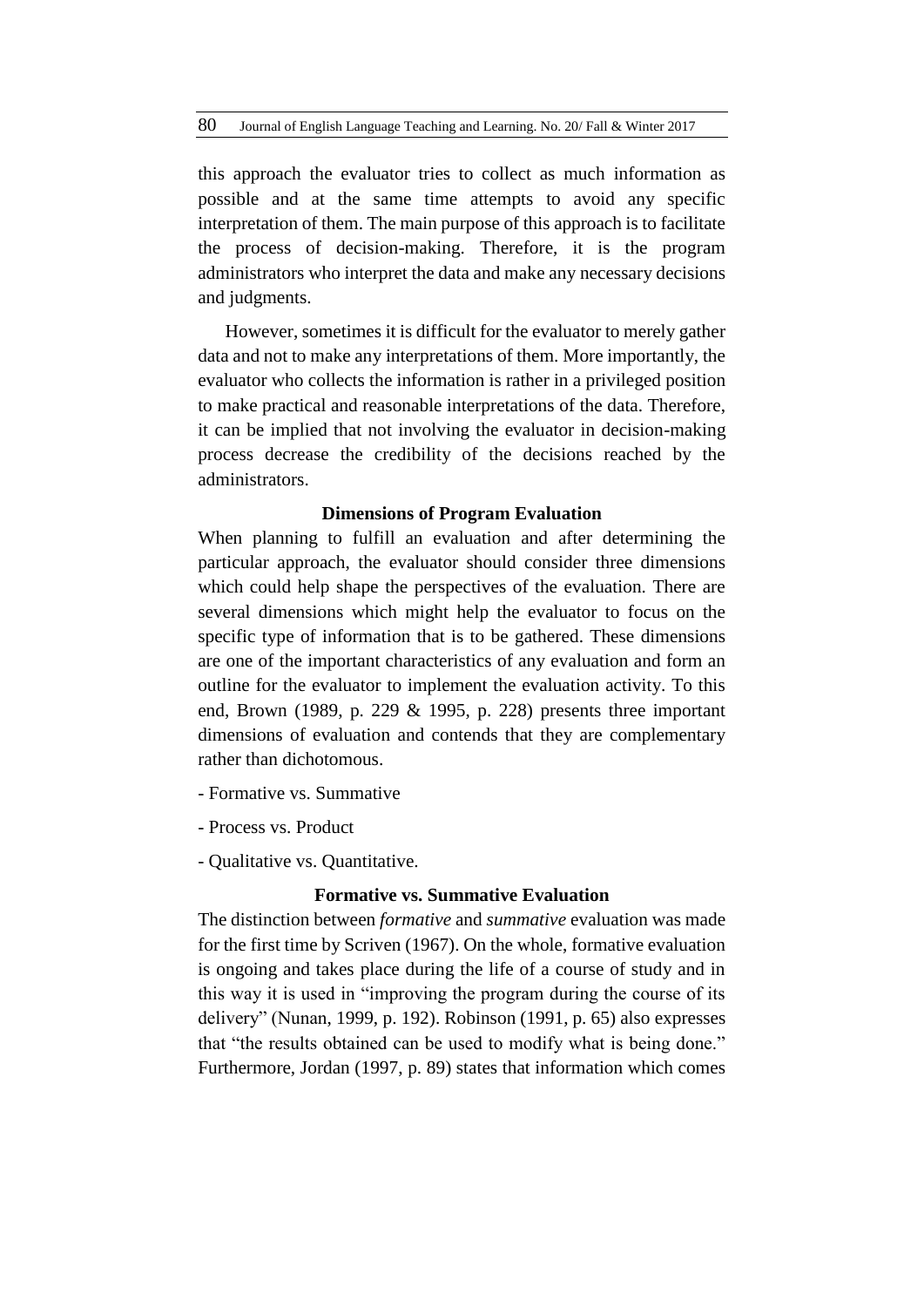about as a result of formative evaluation is related to "the development process" and consequently some "aspects of the course can be adapted in an ongoing way." Moreover, Dudley-Evans and St John (2000, p. 128) emphasize the importance of formative evaluation in ESP and assert that it "is typically undertaken at intervals and will consist of a series of mini-evaluations." Finally, Richards and Schmidt (2002, p. 209) put forward a clear and succinct definition of formative evaluation: "the process of providing information to curriculum developers during the development of a curriculum or program, in order to improve it."

On the other hand, summative evaluation is the process of gathering information at the end of a program. Nunan (1999, p. 192) believes that this type of evaluation is "not capable of improving that particular program" and, therefore, it provides feedback for "the modification or curtailment of succeeding programs." In this regard, Robinson (1991, p. 65) also accepts that "the course or project is finished and … it is clearly too late to do any fine-tuning." Additionally, Dudley-Evans and St John (2000, p. 128) affirm that summative evaluation can even be carried out after the end of a program in order to "determine its longerterm impact." They also emphasize that summative evaluation provides useful information "for durable courses." Therefore, the information that results from summative evaluation is used to judge "the degree to which the program was successful, efficient and effective" (Brown, 1995, p. 225). To this end, Jordan (1997, p. 89) proposes that in order to perform summative evaluation "Students will normally be given a questionnaire to complete anonymously."

The decision about choosing either the summative or formative evaluation "hinges on the purposes for information gathering and on the types of decisions that will ultimately evolve from each purpose" (Brown, 1989, p. 229). However, Robinson (1991, p. 65) is of the opinion that for any program "both types of evaluation can be undertaken." Therefore, in order to complement each other, it will be better that every curriculum to draw on both types of information gathering activities. However, there are sometimes a little overlapping and it is fairly difficult to draw the lines between them. To this end, Alderson and Scott (1996, p. 39) point out that "no evaluation is purely summative, purely formative."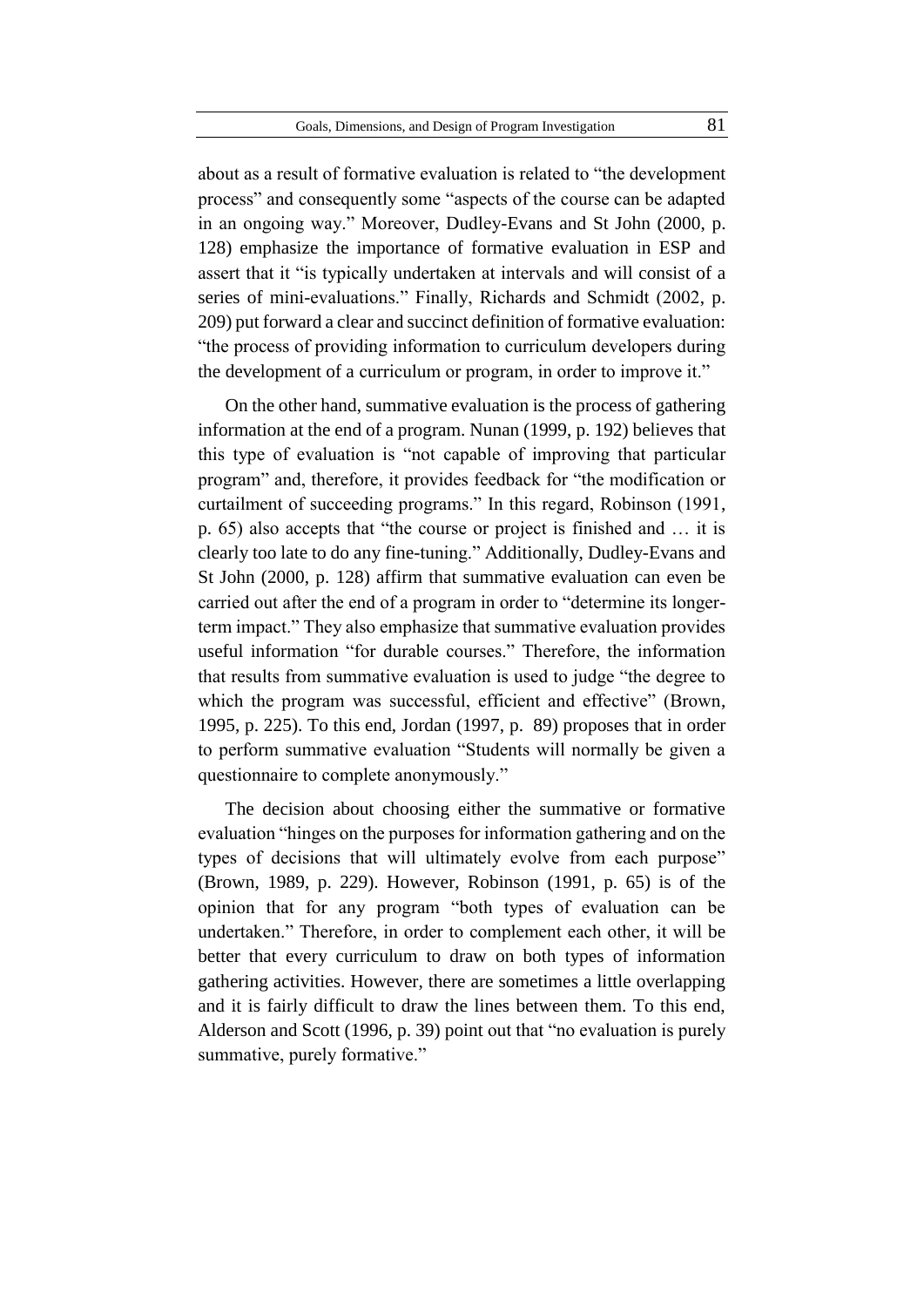#### **Process vs. Product Evaluation**

In general, process evaluation concentrates on the actual functioning of a program. Therefore, it focuses on what is happening in the program (Brown, 1989). In this regard, Robinson (1991, p. 65) adds that process evaluation is related to the "teaching and learning strategies or processes, and administrative and decision-making processes." Furthermore, Richards and Schmidt (2002, p. 422) explain that process evaluation "attempts to measure … teacher behavior or processes (what the teacher does in class …)." Mainly, process evaluation tries to study all the aspects of the curriculum, for example, teachers' methods of teaching, materials, needs, objectives, testing, and perceptions' of the students, teachers and administrators, etc. Therefore, it can be surmised that process evaluation is a large-scale study of the curriculum, students, teachers, materials, resources, etc. To this end, Murphy (1985, p. 4) holds that "every facet of the curriculum and its functioning may be evaluated, not just the performance of those whose studies are guided by it." In general, the information that process evaluation provides is invaluable because it is rather comprehensive and includes all the elements and aspects of the program.

On the other hand, product evaluation focuses on whether the objectives of the program have been attained. That is, in this type of evaluation, information is collected in order to check whether the aims of the program are being achieved (Brown, 1995). Therefore, product evaluation tries to investigate "student product such as examination results …" (Robinson, 1991, p. 65). In product evaluation, unlike the process evaluation, the focus of attention is mainly on students' outcomes and achievements. To this end, Richards and Schmidt (2002, p. 42) point out that product evaluation intendeds to assess "pupil learning or products (e.g., as demonstrated on a performance on a test)." Normally, the type of data that is being gathered depends on the purpose of the evaluation. If the emphasis of the research is on the process of the program's working, then process evaluation can be adopted. However, if the focus of the program is on the outcomes, then students' achievements can be measured.

There are mainly many reasons that a research might avoid using tests in order to study students' achievements. Generally, the test scores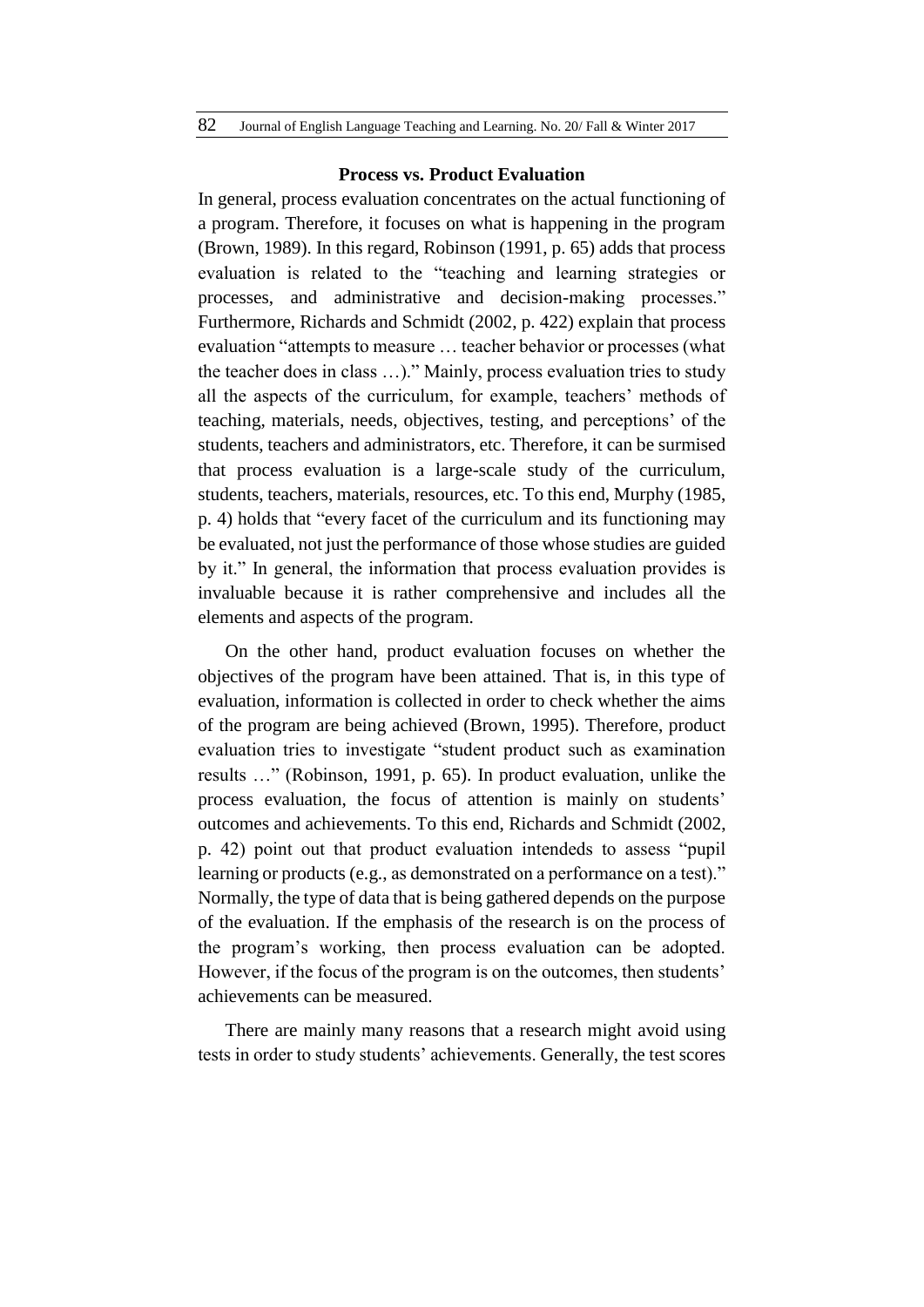rather barely indicate anything about the true achievement of the students. Also, some students attend private language institutes at the same time that they take general English course at the university. So that, their achievement mostly comes about as a result of private language institute's impact. To this end, Sharp (1990, p. 132) rightly states that evaluating students through tests has its own drawbacks and affirms that:

- 1- No explanation is supplied for any disparity in results.
- 2- Little help is offered in deciding which parts of a course have been working successfully and which have not.

 3- Some of the objectives of a course cannot be easily measured by testing.

4- The percentage mark achieved by a student after an exam provides only limited information about whether his needs have been met.

#### **Qualitative vs. Quantitative Data**

As a general rule, in order to gather information, the evaluator can opt either for qualitative or quantitative data. As usual, it depends on the purpose for which the evaluation takes place. However, for any evaluation to be rich and have convincing evidence, it is preferable that both types of data to be collected and used.

Generally, qualitative data can be described as the type of information which can be obtained through observations, interviews, open-ended questionnaires, and so on. Alderson (1996, p. 282) believes that exploring "attitudes and opinions are important to the evaluation." He then emphasizes that "observation, recording and interpretation of events, activities and feeling of participants" (ibid. 283) are also of paramount importance. In addition, Brown (1995, p. 227) assumes that qualitative data contains "more holistic information … that may not readily lend themselves to conversion into quantities or numbers." Nevertheless, Richards and Schmidt (2002, p. 435) assert that qualitative data "can often be converted into quantitative form." On the whole, in order to interpret the qualitative data, the evaluator can utilize them "in a principled and systematic manner [because] they are more important to actual decisions made in a program" (Brown, 1989, p. 232).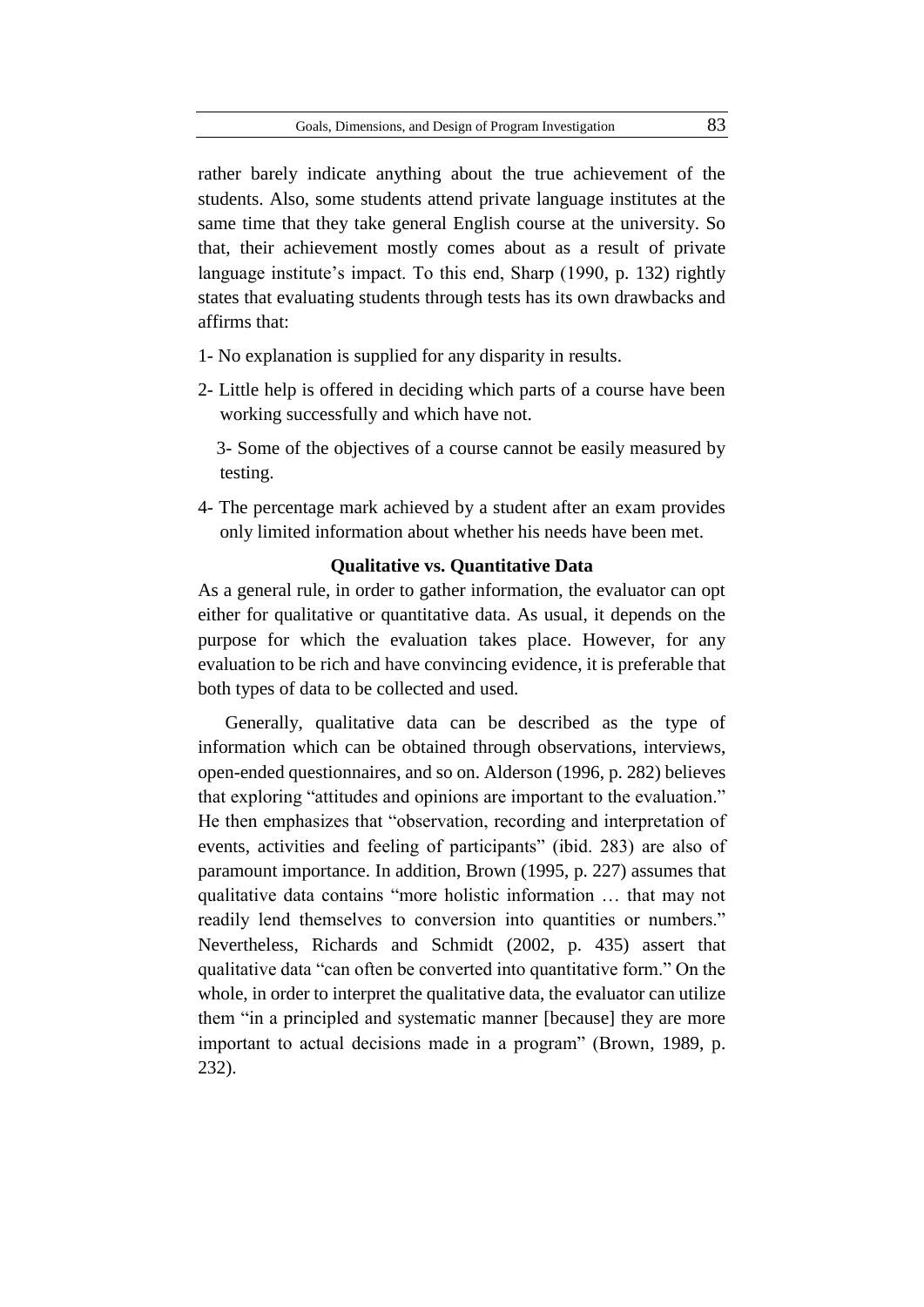84 Journal of English Language Teaching and Learning. No. 20/ Fall & Winter 2017

In contrast, quantitative data are countable pieces of information which are usually numerical in form. They can be obtained through "tests and objective-question questionnaire" (Dudley-Evans & St John, 2000, p. 128).

Qualitative data ate mostly obtained through observations, interviews and open-ended questionnaires and quantitative data are gained through closed-ended questionnaires. A research might not use testing procedures to collect data because as Elley (1989, p. 270) affirms "Samples are biased or unmatched … contamination occurs between experimental and control groups, and tests prove too difficult or too easy for students." Also, it can be stated that though assessment may be important, "they are not the exclusive, or even the primary, focus of all evaluations" (Nunan, 1999, p. 190). Moreover, the information that can be gathered through tests has rather limited interpretational value because "They provide answers to what questions but cannot easily address the how or why" (Dudley-Evans & St John, 2000, p. 128). More importantly tests assess what teachers think are the objectives of the course, however, many vital and unexpected issues surface incidentally in the actual teaching-learning processes. To this end, Slimani (1996, p. 199) reasons that: "However, since we are concerned with relating learning outcomes to their immediate and potentially determining environment, it appears rather difficult to think of ways of getting at learning evidence through testing and elicitation procedures as traditionally understood."

#### **Research Design**

The vital aspect of any program evaluation process is the selection of an appropriate and pertinent research design. Partly, the design of the study is determined based on the problems that should be investigated. Burns (2000, p. 3) defines research as "a systematic investigation to find answers to a problem." More broadly, with regard to three approaches to research design (i.e. quantitative, qualitative, and mixed method), the factors that influence our choice include: "the research problem, the personal experiences of the researcher and the audience" (Creswell, 2003, p. 21). On the whole, language courses are dynamic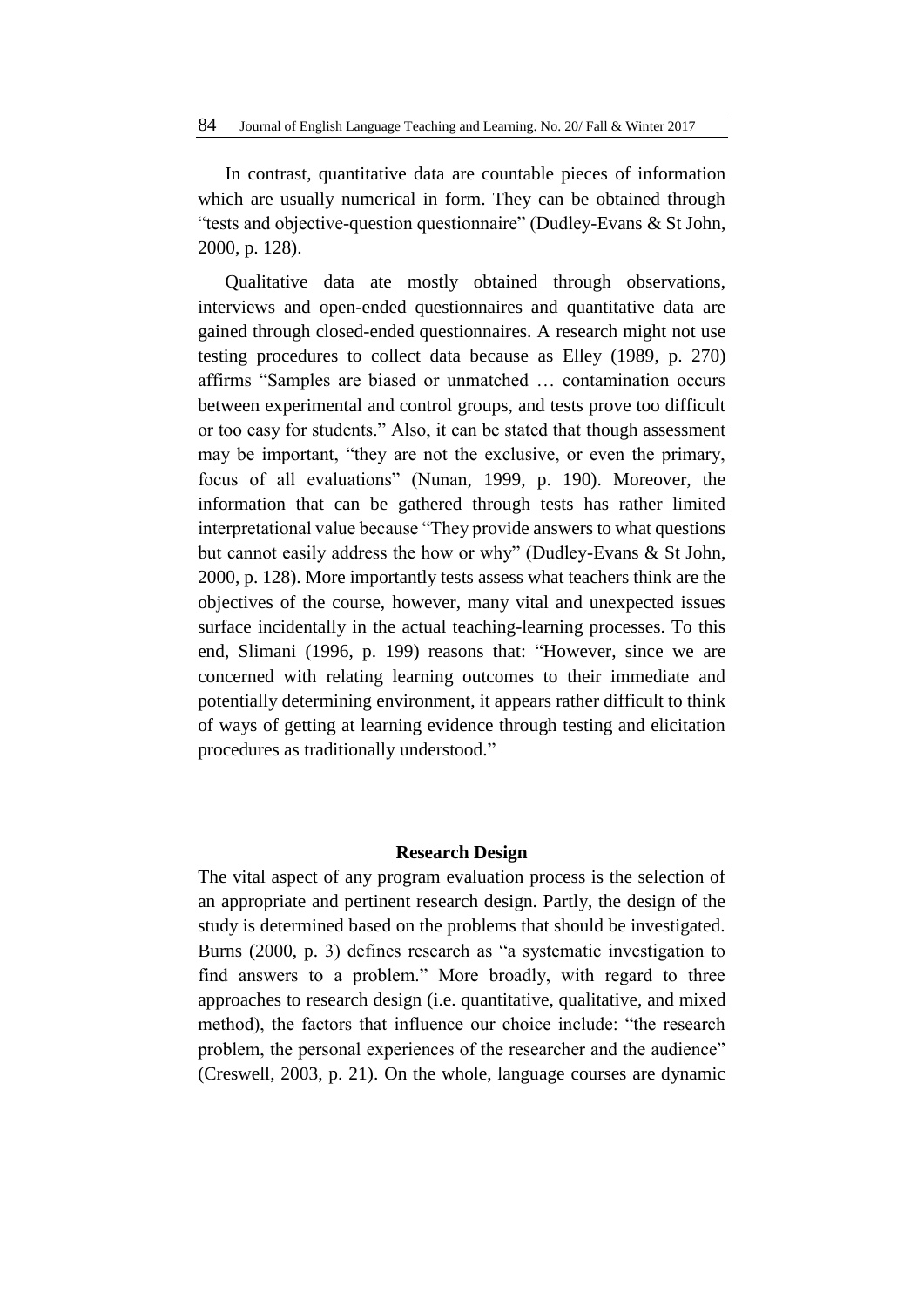entities and subject to change according to the ever changing needs and wants of the students. To this end, Alderson (1996, p. 292) holds that "designs for evaluation should be practical, realistic and flexible."

Obviously, the determining factor in the choice of one design over another is the purpose of the inquiry. "The potential range of methods is large, but the important element here is to ensure that they are accessible and reproducible; selection of them will depend on purpose and point of application" (Murphy, 1985, p. 11). On the other hand, Brown (1989) emphasizes that selecting the research design depends on the evaluation dimensions. That is, whether our evaluation is summative and carried out at the end of the program or formative and performed during the lifetime of the course. Also, whether our emphasis is on the product and/or what the students have achieved or on the process of teaching-learning process. Also, it should be clarified whether the evaluation emphasis is more on the quantitative or qualitative data. It can be added that the evaluation emphasis might be on both types of data at the same time. At this juncture, Blaxter *et al.* (2006) argue that if we could try to think methodologically on research design, the following questions might help illuminate our selection better. They (ibid. 62) argue that:

- What are the main purposes of your research?
- What is your role in the research?
- Do you think your values should affect research?
- Can you accommodate several methodologies in your research?
- Who are the audience for your research?

Therefore, it can be concluded that factors affecting the choice of one approach over another include the objectives, researcher's experiences, nature of the problem(s), audience, availability of the resources and facilities, availability of the budget, and so on. Opting for a naturalistic and/or qualitative approach or a positivistic and/or experimental approach, Lynch (1996, p. 171) stresses "the inherent difficulties of trying to carry out experimental research in field settings, and of the limitations to what such an evaluation strategy can tell us about the programs we are investigating …" He believes that applied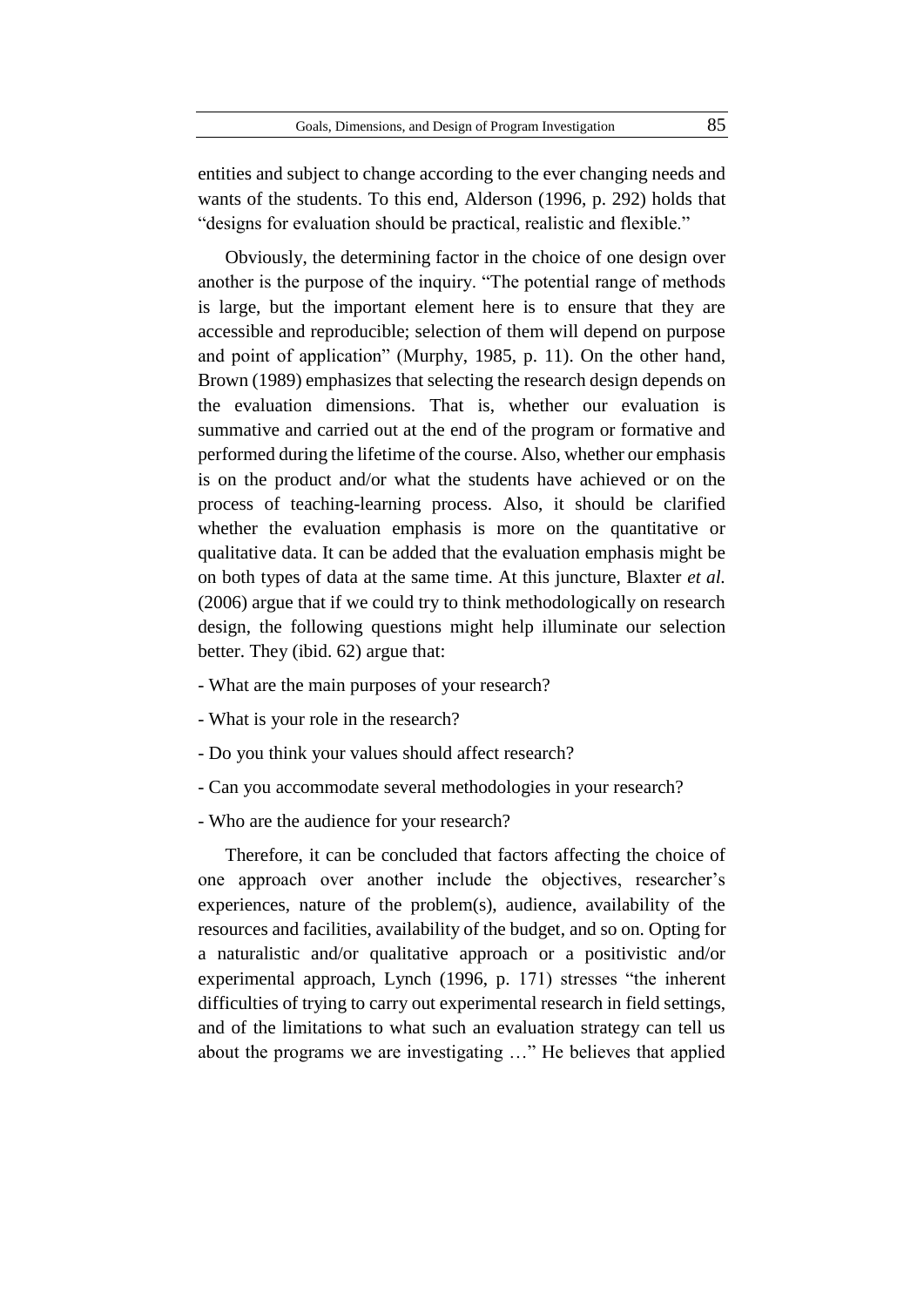linguistics is gradually distancing itself from the experimental methods and moving towards the naturalistic inquiries. Burns (2000, p. 3) also is of the opinion that since 1960s the gulf between "the scientific empirical tradition and the naturalistic phenomenological method" has deepened. However, she (ibid.) prefers a naturalistic approach and argues that "Social reality is regarded as a creation of individual consciousness, with meaning and the evaluation of events seen as a personal and subjective construction."

By and large, most of the researchers prefer a mixed method (i.e. both quantitative and qualitative approaches) because of its advantages and flexibility. Lynch (1996, p. 171) states that "The preferred evaluation approach … is mixed strategies (i.e. quantitative analysis of qualitative data) or mixed design (positivistic and naturalistic)." The mixed method easily allows the inquirer to collect both numerical data and text data. The evaluator can use both types of data to increase the validity and reliability of his/her investigation. Creswell (2003, p. 22) also believes that "A mixed methods design is useful to capture the best of both quantitative and qualitative approaches." He maintains that in order to gain a better understanding of the problem "both closed-ended quantitative data and open-ended qualitative data prove advantages" (ibid.). Mainly, the research design which best represents both characteristics of the qualitative and quantitative paradigm is the *illuminative model* of Parlett and Hamilton (1976). It is believed that this model suits the current exploration because of its appropriateness and adaptability. Therefore, it is elaborated on in the next section.

# **The Illuminative Model**

In the last decades there has been a wide range of program evaluation models available for the evaluators to select from and conduct their evaluation. One of the most prominent program evaluation models within the naturalistic design is the *illuminative model* developed by Parlett and Hamilton (1976). One of the significant advantages of this model is its utilization of both qualitative and quantitative data and analysis. For this reason Lynch (1996, p. 83) vehemently affirms that "illumination model is a mixed design rather than a naturalistic one." He also argues that this model is at times called as transactional as a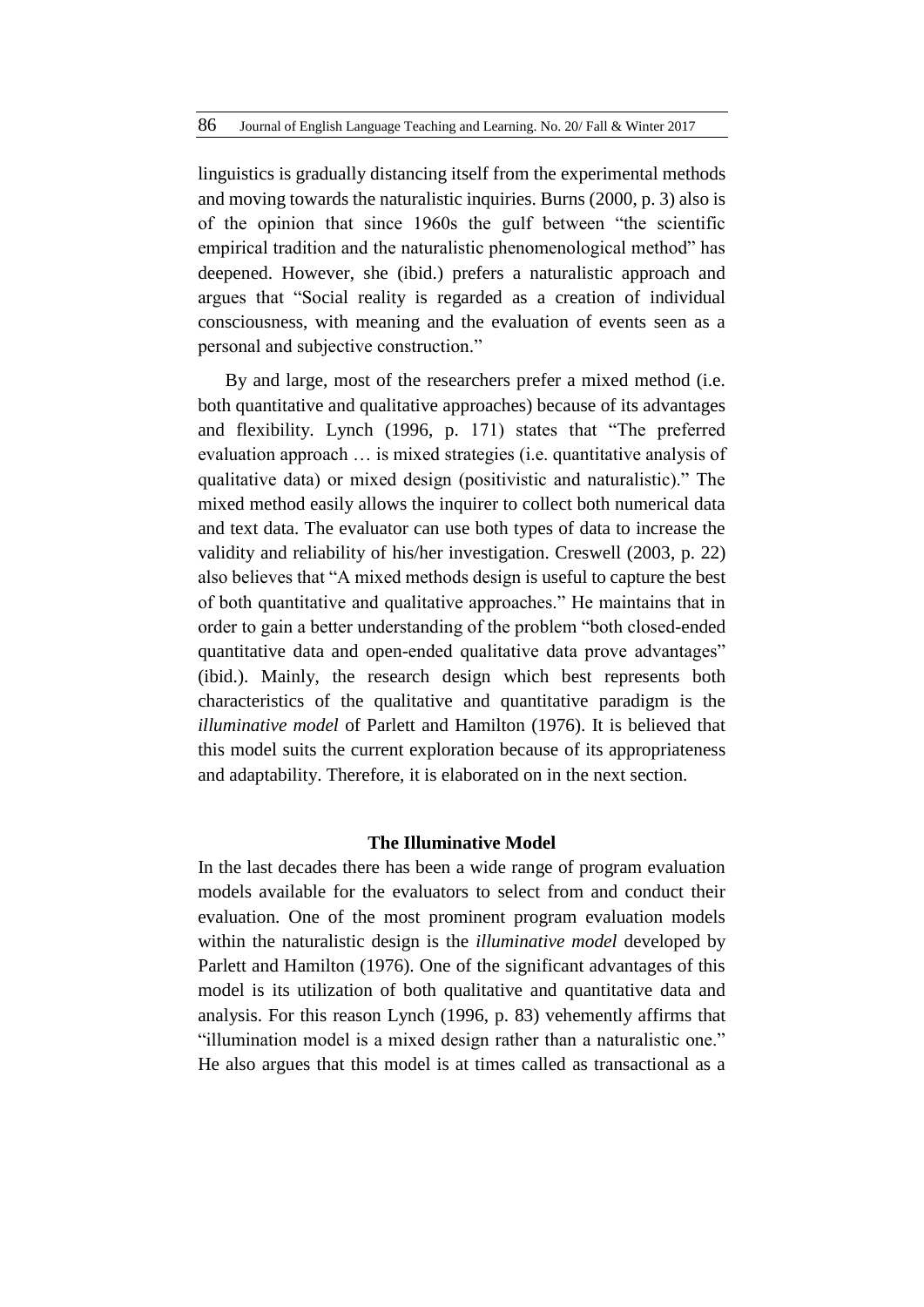result of "its focus on multiple audience perspectives and program process" (ibid. 82). Parlett and Hamilton (1976, p. 144) clarify their model's aims as follows:

The aims of illuminative evaluation are to study the innovatory program: how it operates; how it is influenced by the various school situations in which it is applied; what those directly concerned regard as its advantages and disadvantages; and how students' intellectual tasks and academic experiences are most affected.

It can be argued that illuminative model might be considered as one of the vivid examples of a nontraditional procedure for exploring the success or failure of a program. Richards (1984) elucidates illuminative model as a custom-built research strategy which generally keeps away from (though not ruling out) statistical procedures. This model attempts to obtain a wide variety of data on the program and its milieu and consequently work out its complexities as far as possible. This model's advocates emphasize the importance of the process over the product (Ramsay & Clark, 1990). Also, one salient feature of the illuminative model is that it attempts to investigate all the aspects of the program and find out answers to different questions that may arise during the evaluation process. Richards and Schmidt (2002, p. 247) describe this model as:

an approach to evaluation that seeks to find out how different aspects of a course work or how a course is being implemented and the teaching-learning and processes that it creates. It seeks to provide a deeper understanding of the processes of teaching and learning that occur in a program…

There are usually three stages in which illuminative model can be implemented:

1- Observation,

2- Further inquiry and narrowing down the information,

3- Description and explanation of the findings.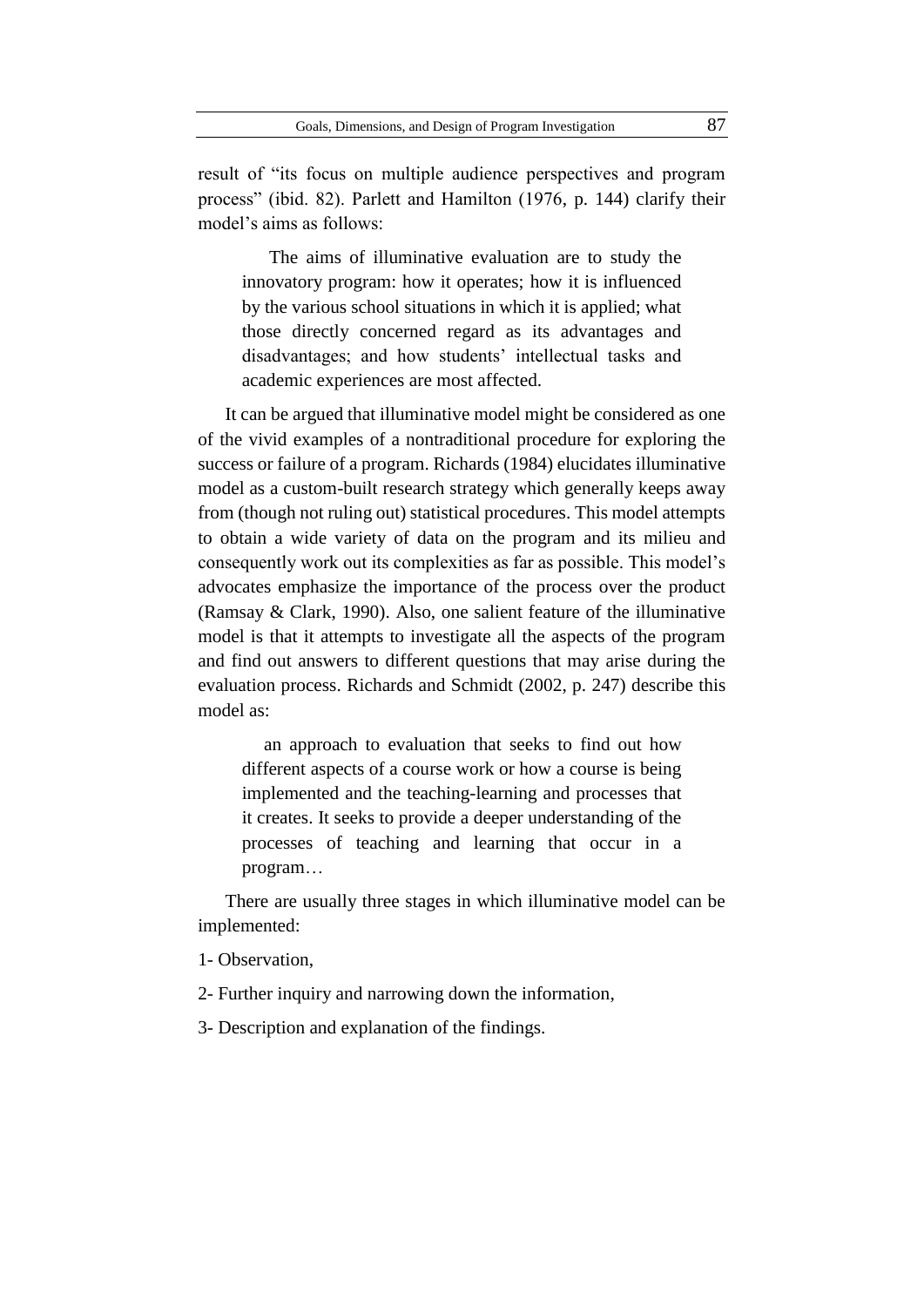In the first phase, the evaluator tries to obtain a holistic picture of the program's overall workings. He/She attempts to become acquainted with every aspect of the program and its context. After this initial period of observation, the evaluator makes every effort to derive minute issues and themes in order to narrow his/her studies and focus on the details. Parlett and Hamilton (1976) consider the movement from more general events to detailed ones as the progress focusing. Finally, the evaluator combines the findings and explains them to the intended audiences. One of the salient features of this model is that it deals with the unexpected happenings which may surface during the evaluation process. However, there is hardly any rigid borderline between these stages. "In practice, these stages overlap both temporally and functionally, and go on and on until, after successive inquiries, a clear focus is obtained" (Beretta, 1996, p. 17).

There are several major data collection techniques within the illuminative model: observations, interviews, questionnaires, program documentation, and so forth. By and large, observation is of prime importance in the initial stages of the evaluation. Then, the evaluator interviews program administrators, teachers and students. In order to increase the validity of the data, the evaluator gathers more information through questionnaires which are filled out by students, teachers and administrators. Moreover, the program's history, development and objectives can be investigated through program documentations.

Finally, the illuminative model has received some criticism now and then. For instance, Crittenden (1978, cited in Ramsey & Clark, 1990, p. 38) claims that:

First, by stressing the uniqueness of each setting, illuminative models do not produce findings which have any generalizability. Second, relying on the perceptions of the observer introduces problems of subjectivity. Third, the desirability, or even possibility of the evaluator remaining judgment free is questionable.

These criticisms are barely acceptable because the illuminative model has many advantages which make it almost one of the best methods of evaluating a program. First, it is an accepted fact that every educational setting has its peculiar characteristics. However, there are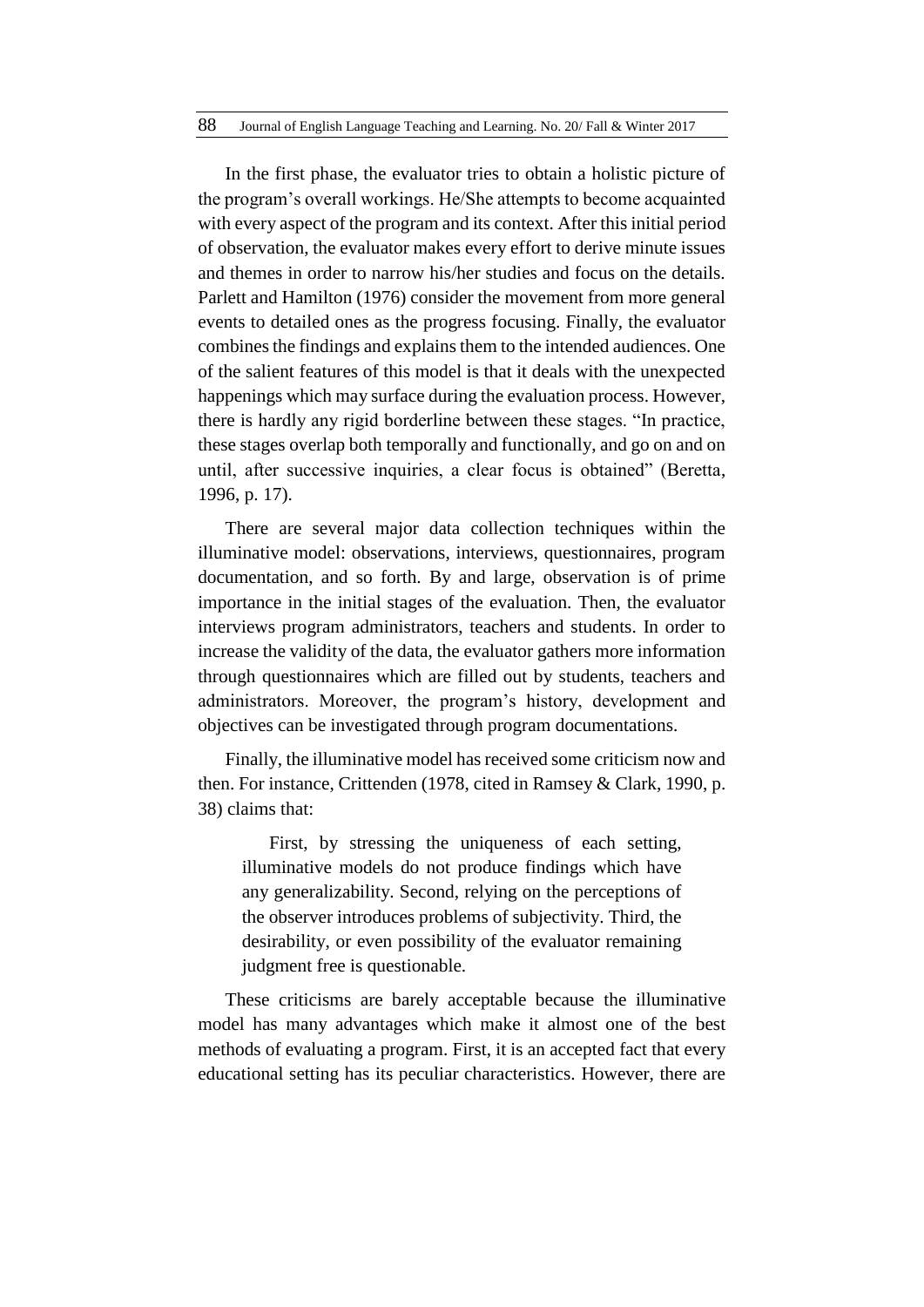also many similarities which cannot be ignored so easily. Furthermore, the aim of conducting an evaluation within a particular context is to find out its strengths and weaknesses. Therefore, the evaluation results are used to tackle that specific setting's problems and not to generalize them, though some generalizations can also be made to similar settings. Second, it is a myth that the findings are acquired merely as a result of the evaluator's perceptions. On the contrary, most of the findings are obtained based on program's stakeholders such as students, teachers and administrators through interviews and questionnaires. Finally, though the ultimate decisions are made by administrators and program organizers, it is the evaluator who observes, narrows the study and synthesizes the findings. It is, in fact, the evaluator who combines the various data and prepares the final report. On the whole, the illuminative model has many benefits which make it one of the prominent forms of program evaluation.

#### **Conclusion**

In the main, evaluation is a multifaceted area in which various factors and elements should be taken into account. Program evaluation is not a simple one-shot procedure. It consists of different dimensions that determine the way in which varied types of information are collected. Also, program and/or course evaluation is carried out to achieve fairly different goals. Furthermore, program evaluation needs to be implemented through an appropriate and robust design. The design of the evaluation is of outmost importance. It is the design of the study which determines what type of data to be collected and how it should be analyzed and interpreted. Of course, the selection of a proper approach depends on the goals and objectives of the evaluation. In this process, the role of the evaluator is very critical. It is the evaluator who should opt for an adequate research design, collect relevant data, analyze them appropriately, and obtain the necessary results. All these efforts are made in order to produce an effective course and hence to modify and improve the learning-teaching process.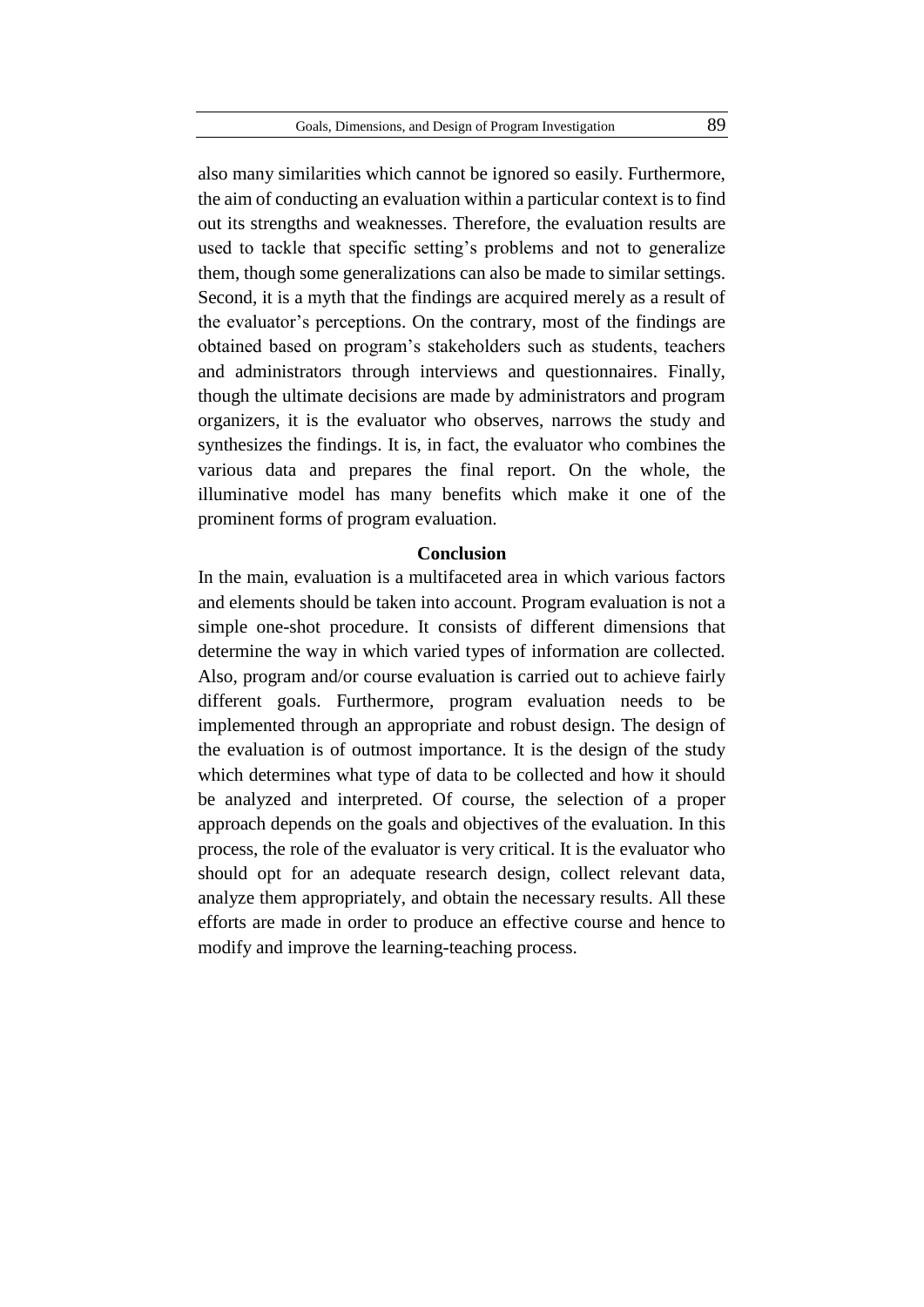#### **References**

- Afros, E. & Schryer, C. F. (2009). The genre of syllabus in higher education. *Journal of English for Academic Purposes*, 8, 224-233.
- Akst, G. & Hecht, M. (1980). Program evaluation. In A. S. Trillin, (Ed.), *Teaching basic skills in college* (pp. 261-310). San Francisco: Jossey-Bass.
- Alderson, J. C. (1996). Guidelines for the evaluation of language education. In J. C. Alderson & A. Beretta (Eds.), *Evaluating second language education* (pp. 274–304). Cambridge: CUP.
- Alderson, J. C. & Scott, M. (1996). Insiders, outsiders and participatory evaluation. In J. C. Alderson & A. Beretta (Eds.), *Evaluating second language education* (pp. 25–60). Cambridge: CUP.
- Berreta, A. (1996). Evaluation of language education: An overview. In J. C. Alderson & A. Beretta (Eds.), *Evaluating second language education* (pp. 5–24). Cambridge: CUP.
- Blaxter, L., Hughes, C. & Tight, M. (2006). *How to research*. Berkshire: Open University Press.
- Brown, J. D. (1989). Language program evaluation: A synthesis of existing possibilities. In R. K. Johnson (Ed.), *The second language curriculum* (pp. 222–241). Cambridge: CUP.
- Brown, J. D. (1995). *The elements of language curriculum: A systematic approach to program development*. Boston, Mass.: Heinle & Heinle Publishers.
- Burns, R. (2000). *Introduction to research methods*. London: Sage Publications.
- Creswell, J. W. (2003). *Research design: Qualitative, quantitative, and mixed methods approaches*. Second ed. Thousands Oaks, CA: Sage Publications.
- Dudley-Evans, T. & St John, M. J. (2000). *Developments in English for specific purposes: A multidisciplinary approach*. Cambridge: CUP.
- Elley, W. B. (1989). Tailoring the evaluation to fit the context. In R. K. Johnson (Ed.), *The second language curriculum* (pp. 270–285). Cambridge: CUP.
- Jordan, R. R. (1997). *English for academic purposes: A guide and resource book for teachers*. Cambridge: CUP.
- Lynch, B. K. (1996b). *Language program evaluation: Theory and practice*. Cambridge: CUP.